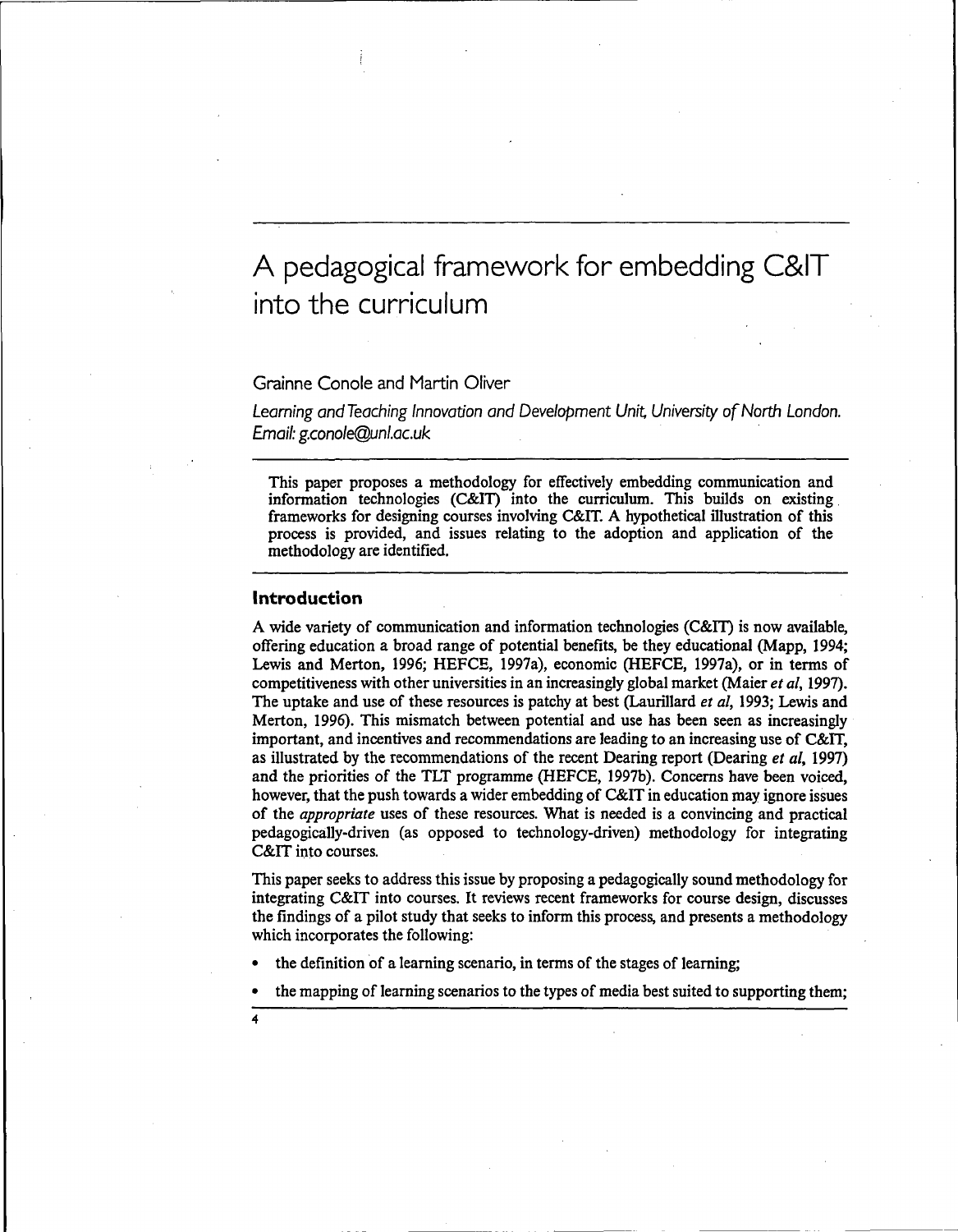the specification of related resource requirements.

The resultant methodology forms a five-stage process whose emphasis is on providing practical support for practitioners who aim to embed C&IT into their courses. This support includes tools for weighing the educational and economic advantages of C&IT , guidelines for embedding materials in an integrated fashion, and a means of specifying the supporting resources the enhanced course will require.

The methodology aims to be neutral with respect to educational philosophies, attempting to avoid commitment to constructivism (e.g. Grabinger *et al,* 1997), Fordism (e.g. McAleese *et al,* 1997), and so on, leaving the choice of position to the practitioners who use the model. It does, however, draw on Laurillard's conversational framework (1993) as a model for educational interactions.

# **Existing frameworks for embedding C&IT**

A variety of frameworks already exist which can be used to design courses incorporating C&IT . In this section, three examples of these will be briefly reviewed. These represent three distinct approaches to the process, and so provide a useful overview of the range of issues associated with embedding C&IT. (A more detailed discussion of these approaches, and their relationship with the framework proposed in this paper, can be found in Conole and Oliver, 1997.) Finally, the complementary elements of these are drawn together in order to create a new framework.

#### **The Open Learning Foundation framework**

Work by the Open Learning Foundation has led to the definition of a framework for implementing C&IT (Mapp, 1994) which consists of four interrelated elements: institutional infrastructure, the learning environment, human and institutional relationships, and the learning materials. It should be noted that the framework is intended to form the focus of discussion of C&IT-related issues, and not a procedure by which this is achieved.

#### **A methodology for integrated learning environment design**

A more structured procedure for designing integrated learning environments, which shares many themes with the Open Learning Foundation framework, has been proposed by Lewis and Merton (1996). This takes students' needs and learning styles as the starting point of the process of embedding C&IT into the curriculum, expanding on this using the following steps:

- identification of students' learning needs;
- identification of student access needs skill requirements;
- consideration of the organization and presentation of the curriculum, including:
	- learning outcomes,
	- learning methods,
	- sequence of methods and media,
	- assessment methods,
	- learning hours,
	- access.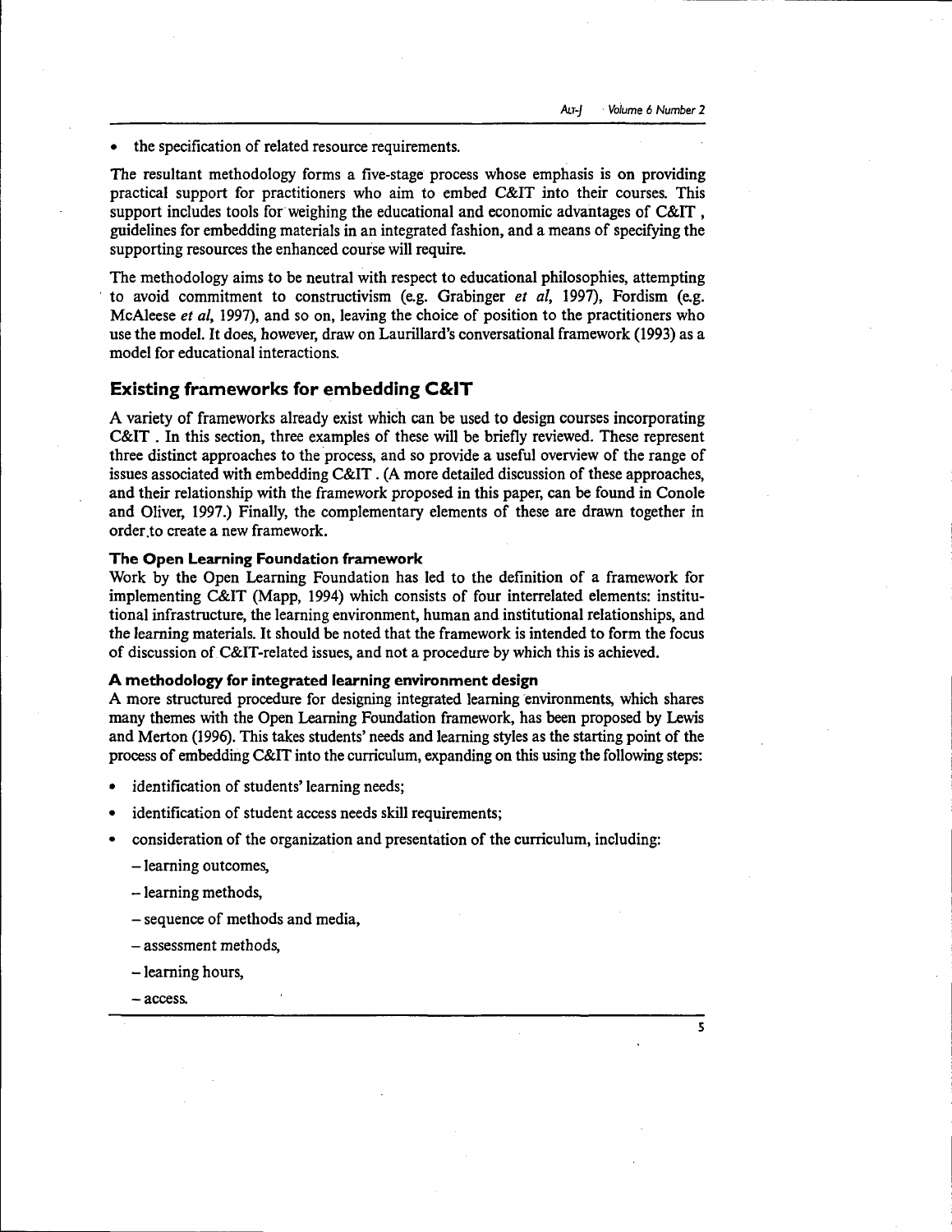This methodology adopts a much clearer focus on individual courses than that of the Open Learning Foundation, through its emphasis on learning. The specification of objectives and methods is not intended to be prescriptive. The methodology centres around a series of questions, aimed at practitioners, which are intended to promote reflection on key issues of C&IT use in relation to student learning. These questions include:

- What are the students trying to achieve?
- What are the best ways of achieving these outcomes?
- What different routes are available to students pursuing these outcomes?

## **The application of learning technology to curriculum design**

A third approach to integrating C&IT is provided by Harrison (1994), whose framework concentrates on curriculum design and delivery. For this reason, practitioners become central to the process, providing expertise on course-related issues such as student needs and assessment methods. Harrison proposes that the following steps form the planning process for the new style of flexible learning:

- clarify the course's aims and learning outcomes;
- consider whether to write, buy or adopt supporting materials;
- consider whether course content can be based on existing materials, or needs to be developed for this particular course;
- establish a course overview;
- decide on the academic level of the course (Is it introductory? Are any other courses prerequisites?);
- select appropriate assessment models (Multiple-choice or open assignments? Student, tutor or computer marked?).

An important factor external to this process is the role of formative evaluations of the revised course, creating an ongoing series of improvement.

## **A combined framework for embedding C&IT**

There are several similarities between the three approaches described above. All, for example, stress the relationship between tutor and student. Moreover, none of the additional criteria proposed seems to contradict those of the other frameworks. For this reason, it is proposed that these could be unified to provide a single, coherent and inclusive framework, intended for use by practitioners wanting to embed C&IT into their courses. It would be structured to include the following steps:

- establish current course overview;
- clarify the course's aims and learning outcomes;
- establish the methods, work and activities ('learning scenarios') required to achieve the aims and outcomes;
- identify the organization and presentation of the activities, identifying the method best suited to building on existing knowledge and capabilities of the students, considering appropriateness of the learning media, and the flexibility of sequencing;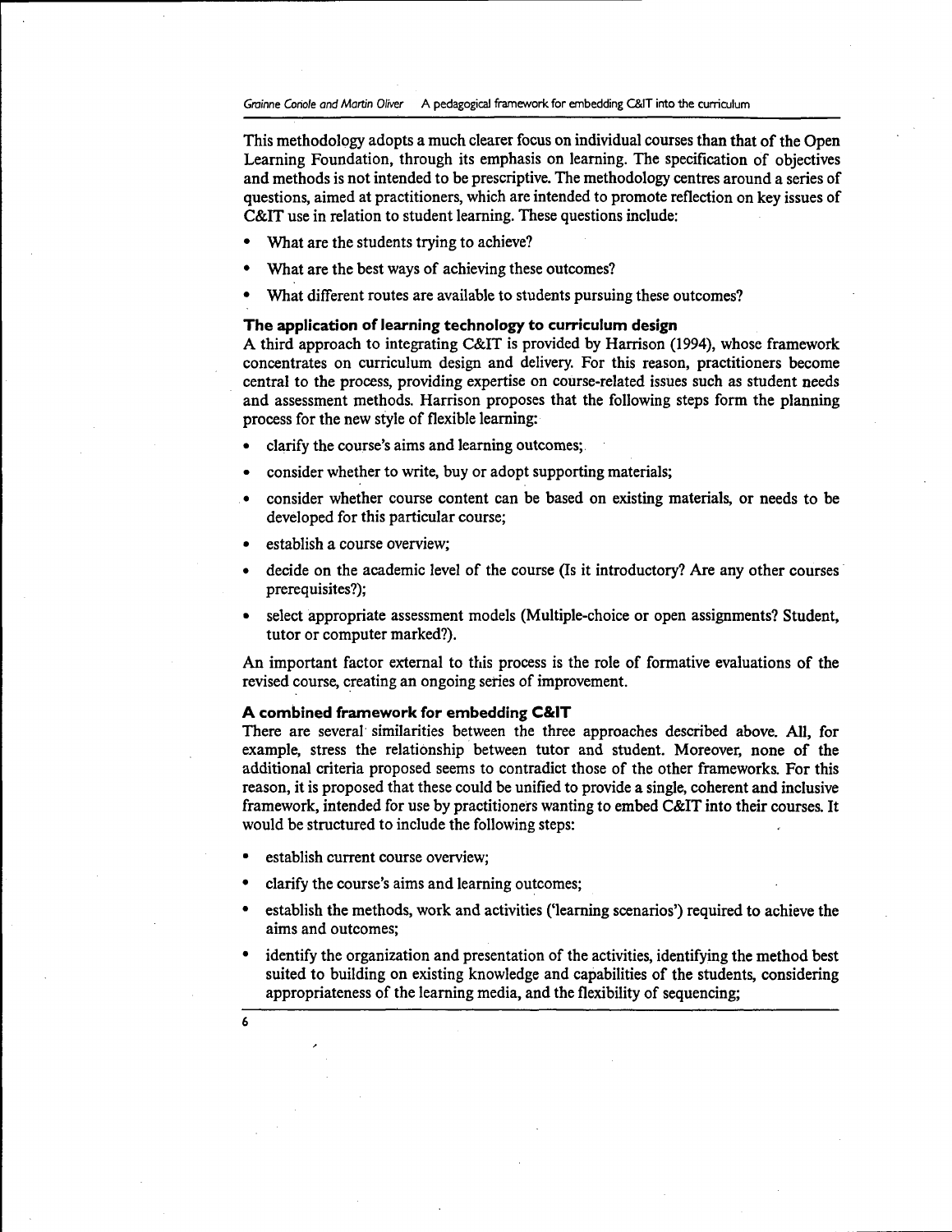- for each activity, consider whether to write, buy or adopt supporting materials;
- select appropriate assessment models;
- link the individual learning scenarios to form a unified course;
- identify student access needs and skill requirements:
- establish resource requirements, and infrastructure requirements (e.g. a need for staff training) where appropriate.

In addition to drawing together the three approaches outlined above, this framework adds two new elements. The first is the focus of analysis being shifted to 'learning scenarios', rather than courses. This term is intended to describe any educational interaction (e.g. a lecture, a discussion, a group project), and will be defined in more detail in the following section. Analysis at this level is argued to be more appropriate than analysis at a coursewide level, since resources relevant to one activity may not be well suited to another. Course-wide C&IT use is then considered when the learning scenarios are reintegrated, when the focus is on unifying individual components. The second element which has been introduced *is* the analysis of course composition in terms of its aims and outcomes. A focus on embedding C&IT often neglects the fact that existing courses may be less than ideal, and could be improved by altering the range of activities they involve.

# **Definition and characteristics of a learning scenario**

In the previous section, it was proposed that the embedding C&IT into the curriculum most effectively required an analysis of courses at the level of educational activities, which were referred to as 'learning scenarios'. This catch-all term has been introduced in order to avoid pre-conceived ideas of what constitutes learning and teaching, leaving these decisions to the practitioners using the framework.

Learning scenarios are defined to include several characteristics, including:

- media type;
- use of media:
- the preparatory work required;
- the educational interactions which are supported;
- the delivery constraints.

*Media type* is used in the sense proposed by Laurillard (1993). The use of media is simply a specification of the way in which the chosen media type is to be used. Consideration of these will determine the last three qualities: preparatory work required, educational interactions, and delivery constraints. One example of a learning scenario would be a lecture, drawing on the tutor's own notes, introducing algebra to a group of students. Another would be a group project by geographically remote students involving Web-based discussion and research, leading to a report on public attitudes to science. The concept of learning scenarios allows this diversity of educational activities to be referred to with one common term, and, more importantly, identifies a set of qualities which allow these activities to be compared.

**7**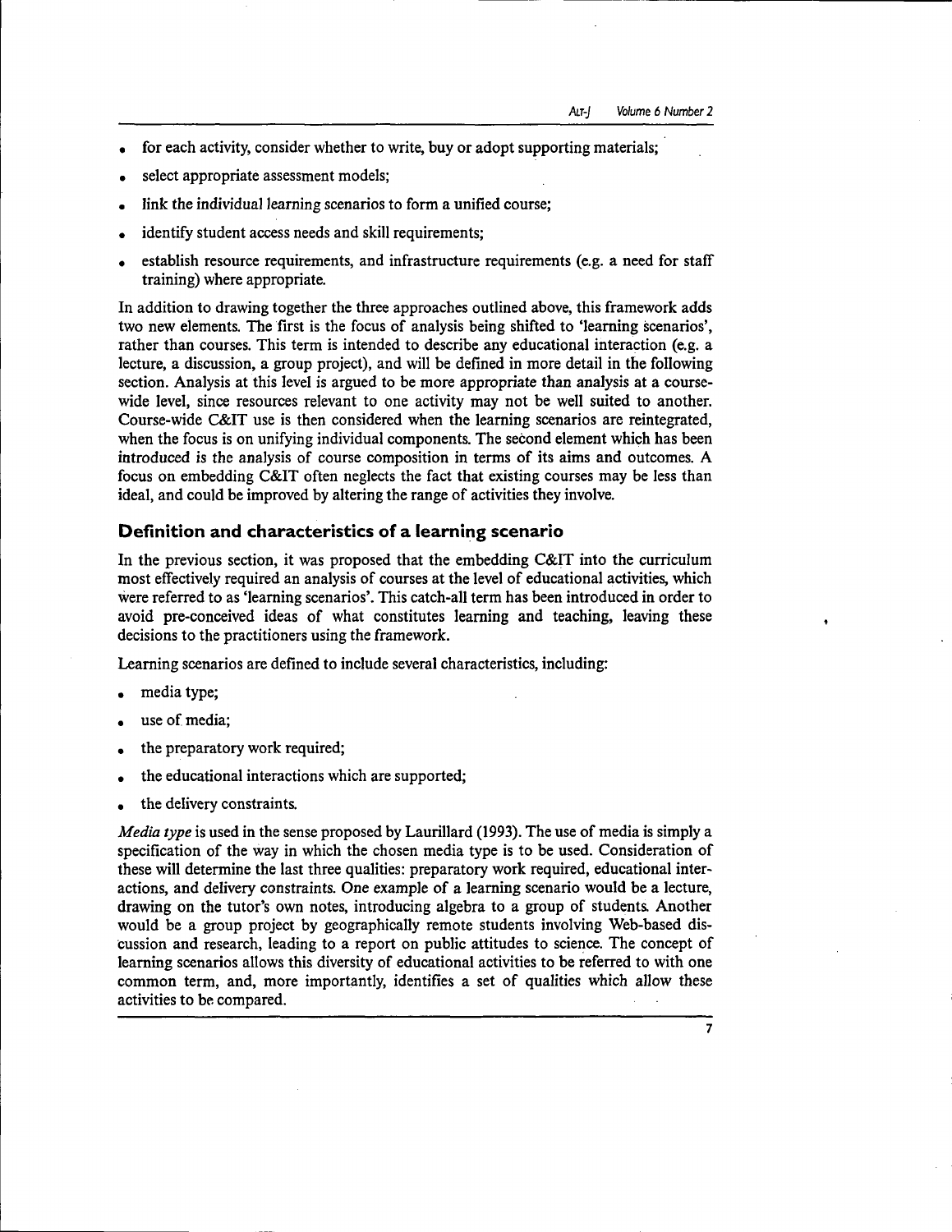The remainder of this section explores the qualities of learning scenarios in greater depth.

#### **Media type and use**

The media types proposed by Laurillard (1993) form a useful and fairly comprehensive review of resources and activities that can be used to support the process of teaching and learning. For convenience, traditional teaching methods such as seminars, lectures and tutorials will also be referred to as 'media types', simply because they also provide support for educational interactions.

At least as important as the type of media adopted is the use it is put to. Using a simulation to teach laboratory skills is clearly a very different activity from using the same simulation as the starting point for a debate on software design, which has obvious implications for the educational interactions supported.

#### **Preparatory work**

The process of preparing for an educational interaction will vary between different learning scenarios. Some, such as student-led seminars, require comparatively little preparation on the part of the tutor; in contrast, a multimedia CD-ROM developed inhouse would require extensive preparation from a team of tutors and software developers. These issues have considerable impact in terms of the cost-effectiveness of C&IT use, since pre-prepared materials will require far less staff time than developing new resources (Harrison, 1994).

To provide some comparison between the associated costs of adopting, revising and developing different types of media, a comparison table was piloted with focus-group software developers and educational technologists. The resulting comparisons between media, covering staff time and resources required to support the preparations, are gathered together in Table 1. The table has been arranged with technology-based media preceding traditional forms of teaching.

It should be noted that the figures and resources are based on 'best-guesses' of experts, rather than surveys of staff use, and so should be seen as indicative rather than definitive. The table is intended to be used as a tool by practitioners transforming courses; it would be for them to estimate associated time and resource implications, using informed examples where necessary, in order to arrive at a comparison between the media types available to them.

#### **Educational interactions**

While the information given in Table 1 allows a comparison of media types in terms of the associated preparatory work and associated requirements, it fails to detail the range of educational interactions that can be supported. Instead, these have been modelled using Laurillard's conversational framework (Laurillard, 1993), shown in Figure 1.

This framework has already been used to identify the educational interactions which orthodox uses of teaching media support (Laurillard, 1993). The 12 educational interactions it describes have been used as the basis of an educational comparison between uses of media. However, it is suggested that the original system of classification, while useful, lacks the detail required for a pragmatic comparison of media types. Moreover, by concentrating on 'orthodox' uses, it neglects individual differences in practitioners' styles. For these reasons, the classification system has been altered from a Yes/No response to a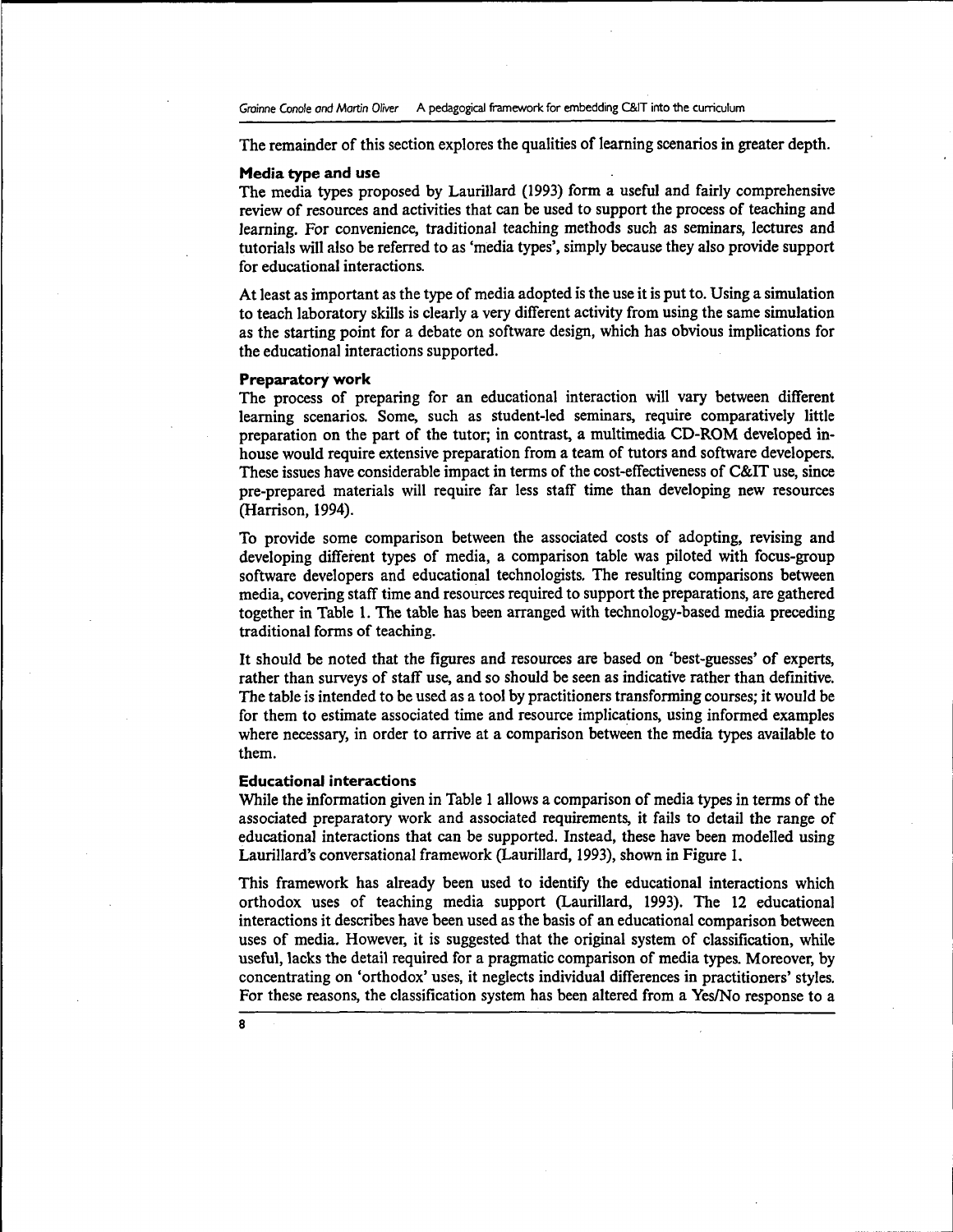ALT-J Volume 6 Number 2

| Media type                         | <b>Examples of organizing the structure</b>                   | New<br>(hours) | (hours)            | <b>Existing Resources required</b>                      |
|------------------------------------|---------------------------------------------------------------|----------------|--------------------|---------------------------------------------------------|
| Asynchronous bulletin board        | Set up forums and write activities                            | $2 - 5$        | 0                  | <b>BB Software</b>                                      |
| Audio-vision                       | Prepare script and record, write handout                      | 50-200         | 5-20               | Recording equipment, script                             |
| Audio-cassette                     | Prepare script and record                                     | $20 - 100$     | 2–10               | Recording equipment, script                             |
| Broadcast TV                       | Prepare script and record                                     | 50-500         | $5 - 20$           | Recording equipment, script                             |
| Email                              | Define use                                                    | $0 - 1$        | ٥                  | Email software                                          |
| Fill in the gaps                   | Design and word process fill in the gaps                      | $5 - 20$       | $I - 5$            |                                                         |
| <b>Hypertext</b>                   | Produce HTML documents and gifs                               | 2–10           | $5 - 20$           | HTML editor, browser                                    |
| Microworlds                        | Author microworld or provide<br>accompanying explanations     | 5-200          | $5 - 20$           | MMPC, microworld software,<br>authoring software        |
| Multimedia                         | Author material and record clips                              | 100-200        | $5 - 20$<br>audio) | MMPC, Multimedia software<br>(authoring, graphics, and  |
| Radio                              | Prepare script and record                                     | 20-100         | $2 - 10.7$         | Broadcasting equipment, script                          |
| <b>SAOs</b>                        | Author questions                                              | $5 - 20$       | $2 - 5$            | Assessment software                                     |
| Simulations                        | Author simulation or set the scene for<br>the exercise        | $5 - 100$      | 5–20               | MMPC, simulation software.<br>authoring software        |
| Synchronous audio<br>conferencing  | Set the scene                                                 | $2 - 3$        | 0                  | Broadcasting and reception<br>equipment and/or software |
| Synchronous chat systems           | Write instructions and define use                             | $0 - 1$        | 0                  | Chat software                                           |
| Synchronous, video<br>conferencing | Set the scene or prepare "lecture"                            | $2 - 5$        | 0                  | Broadcasting and reception<br>equipment and/or software |
| Tutorial Program                   | Author program or provide instructions                        | $20 - 100$     | 5–20               | MMPC, tutoring software,<br>authoring software          |
| Tutorial Simulation                | Author program or provide instructions                        | 75-300         | $5 - 20$           | MMPC, tutoring software,<br>authoring software          |
| Tutorial System                    | Author program or provide instructions                        | 50-200         | 5–20               | MMPC, tutoring software,<br>authoring software          |
| Video-cassette                     | Prepare script and record                                     | 50-200         | $5 - 20$           | Recording equipment, script                             |
| <b>Whiteboards</b>                 | Prepare instructions for use                                  | $1-2$          | ٥                  | Whiteboard software                                     |
| Fieldtrips                         | Prepare activities, arrange bookings                          | $5 - 20$       | ٥                  | Transport, location,<br>accommodation                   |
| Formal exam                        | Word Process, Exam boards                                     | $10 - 15$      | 0                  |                                                         |
| Lecture                            | Organize notes, write OHPs or<br>slide presentations          | 2–5            | 0                  | Overheads presentation<br>software                      |
| Practicals                         | Design and test experiments,<br>Write manual, Order materials | $10 - 20$      | 0                  | Lab, equipment, materials                               |
| Print (handouts or workbooks)      | Word process material                                         | 5–20           | $1 - 5$            |                                                         |
| Progress tests                     | Word process                                                  | 2–5            | 0                  |                                                         |
| Seminar                            | Set seminar topic                                             | 0-3            | 0                  |                                                         |
| Tutorial – S/S                     | Setting the scene for student-led tutorial                    | 0-l            | 0                  |                                                         |
| Tutorial - T/S                     | Prepare tutorial sheet                                        | $2 - 5$        | ٥                  |                                                         |

Table I: Preparatory work comparison chart

grading. This grading rates media uses from 0 (rarely if ever supports this interaction) to 3 (this interaction is central). This provides a much finer analysis of the strengths and weaknesses of resources, providing a clearer picture of the educational benefits of different media uses.

As with the preparation work table (Table 1), it is proposed that this be worked through by practitioners involved in embedding C&IT. This ensures that the system accurately reflects individuals' teaching styles, and avoids being prescriptive. The results shown in the tables

**9**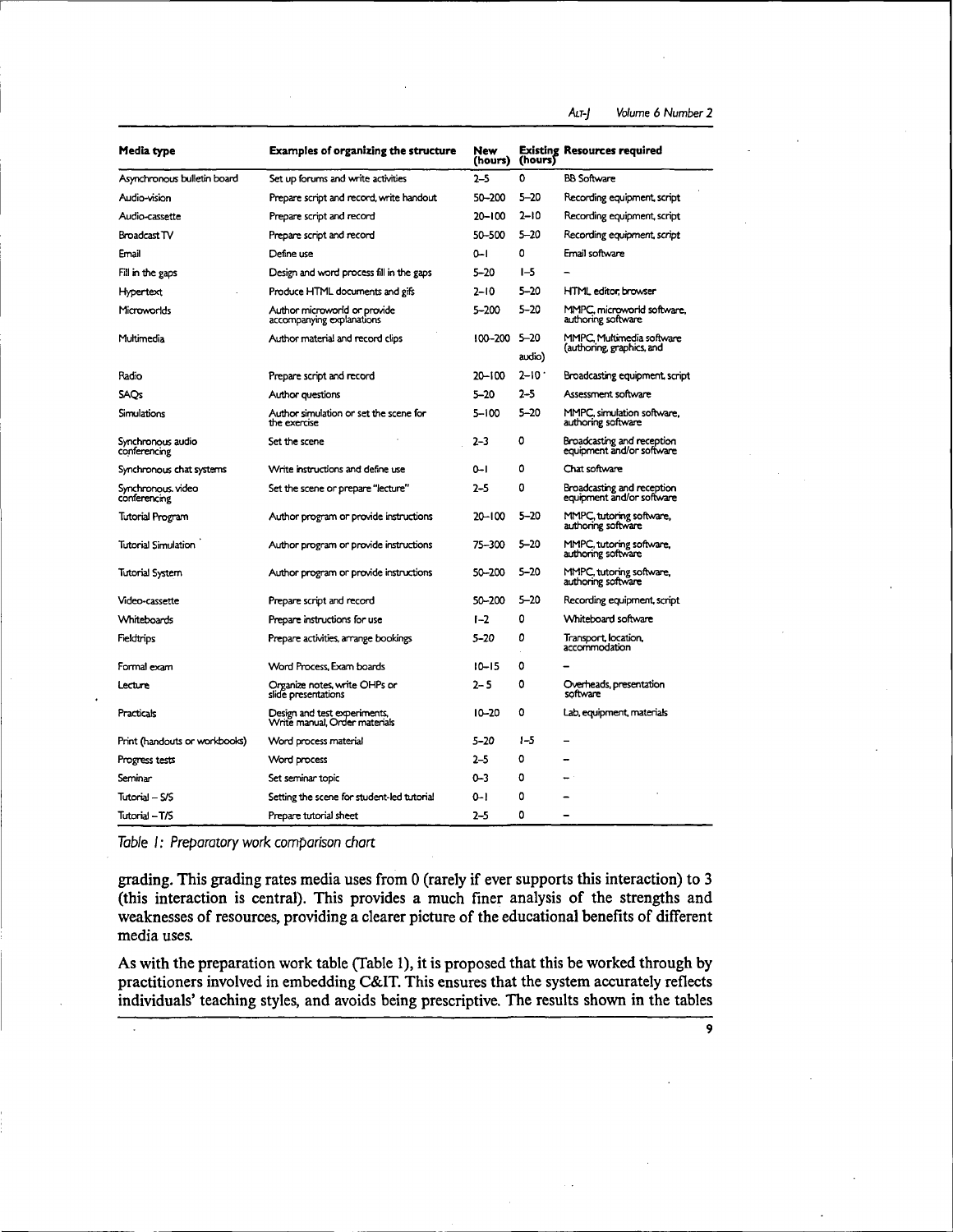

Figure I: Laurillard's conversational framework

have been collated from tables completed by the same five subjects who completed Table 1, and are again intended to be illustrative rather than definitive. In the tables, the numbers 1 to 3 are replaced by asterisks.

Table 2 presents the interactions for traditional learning situations, such as lectures and tutorials, and Table 3 repeats this process for computer-based media. Worth noting are the low scores assigned to tutor reflection on many of the computer-based media. This reflects a worry that tutors who rely on these in place of face-to-face teaching may lose track of students' progress.

The scores also stress the value of traditional teaching using tutorials and seminars. This complements research which shows what students enjoy most is small group tutorials, and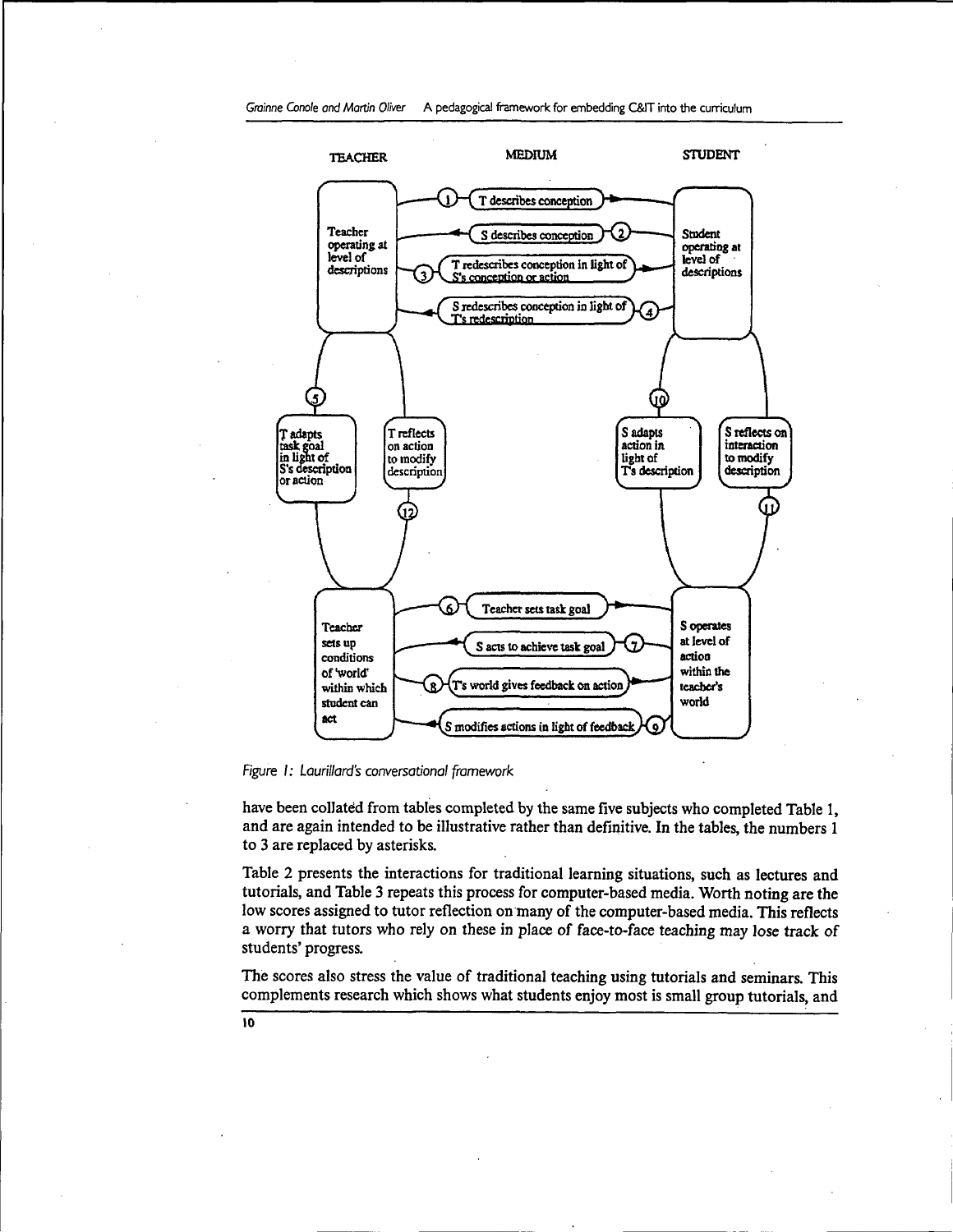ALT-] Volume 6 Number 2

| Media<br>type              | т<br>describes<br>concept | s<br>describes<br>concept | т<br>re-<br>describes | s<br>re-<br>describes | т<br>adapts<br>tasks | т<br>sets<br>activity | s<br>attempts<br>activity | т<br>gives<br>feedback | S<br>modifies<br>action | s<br>adapts<br>action | s<br>reflects    | т<br>reflects |
|----------------------------|---------------------------|---------------------------|-----------------------|-----------------------|----------------------|-----------------------|---------------------------|------------------------|-------------------------|-----------------------|------------------|---------------|
| Lecture                    | ***                       | ***                       |                       |                       |                      |                       |                           |                        |                         |                       | 48               |               |
| Print                      | ***                       |                           |                       |                       |                      | ٠                     |                           |                        |                         |                       | $\bullet\bullet$ |               |
| Fill-the-gaps<br>workbooks | $***$                     |                           | 44                    |                       |                      | ***                   | $***$                     |                        |                         | $4 +$                 |                  |               |
| Radio                      | ***                       |                           |                       |                       |                      |                       |                           |                        |                         |                       | **               |               |
| Audio-<br>cassette         | $***$                     |                           |                       |                       |                      |                       |                           |                        |                         | **                    |                  |               |
| Audio-<br>Visual           | ***                       |                           |                       |                       |                      |                       |                           |                        |                         | $\bullet$             |                  |               |
| <b>Broadcast</b><br>тν     | ***                       |                           |                       |                       |                      |                       |                           |                        |                         | $\bullet$             |                  |               |
| Video-<br>cassette         | ***                       |                           |                       |                       |                      |                       |                           |                        |                         | **                    |                  |               |
| Tutorial (T/S)             |                           |                           |                       |                       |                      |                       |                           |                        |                         |                       |                  |               |
| Tutorial (S/S)             |                           | $***$                     |                       | ***                   |                      | ***                   | ***                       | **                     | 牛羊                      | **                    | $***$            |               |
| Seminar                    |                           | ***                       |                       | ده                    |                      | **                    |                           | **                     | $+$                     | $\bullet$             | ***              |               |
| Field trip                 |                           |                           |                       |                       |                      | ***                   | ***                       | $\bullet\bullet$       | 48                      | $\bullet\bullet$      | ۰                |               |
| Practicals                 |                           | ٠                         |                       |                       |                      | $***$                 | ***                       | **                     | **                      |                       | $+ +$            |               |
| Progress tests             |                           | ***                       |                       |                       |                      | ***                   | ***                       | ***                    |                         |                       | ***              |               |
| Formal exams               |                           | $***$                     |                       |                       |                      | ***                   | ***                       | ۰                      |                         |                       |                  | 春春            |

 $T = Tutor; S = Student$ 

Table 2: A comparison of traditional teaching media in terms of educational interactions

| Media<br>type                  | T<br>describes<br>concept | S<br>describes<br>concept | т<br>re-<br>describes | S<br>re-<br>describes | т<br>adapts<br>tasks | т<br>sets<br>activity | S<br>attempts<br>activity | т<br>gives<br>feedback | S<br>modifies<br>action | s<br>adapts<br>action | s.<br>reflects | T<br>reflects |
|--------------------------------|---------------------------|---------------------------|-----------------------|-----------------------|----------------------|-----------------------|---------------------------|------------------------|-------------------------|-----------------------|----------------|---------------|
| Hypertext                      |                           |                           |                       |                       |                      |                       |                           |                        |                         |                       | $\bullet$      |               |
| Multimedia                     | $\bullet\bullet$          |                           |                       |                       |                      | **                    |                           |                        |                         |                       | 22             |               |
| CAL                            | ***                       |                           |                       |                       |                      |                       | ***                       |                        |                         |                       |                |               |
| Tutoring<br>systems            | $+ + +$                   |                           |                       |                       |                      |                       |                           |                        |                         |                       |                |               |
| Tutorial<br>simulations        |                           |                           |                       |                       |                      |                       |                           |                        |                         |                       | **             |               |
| Simulations                    | ***                       |                           |                       |                       |                      |                       |                           |                        |                         |                       |                |               |
| Microworlds                    |                           |                           |                       |                       |                      |                       | دده                       |                        |                         |                       |                |               |
| Email                          |                           | **                        |                       |                       |                      |                       |                           |                        |                         |                       | $+ +$          |               |
| Chat system                    |                           | مدد                       |                       |                       |                      |                       |                           |                        |                         |                       | **             |               |
| Asynchronous<br>bulletin board |                           |                           |                       |                       |                      |                       |                           |                        |                         |                       |                |               |
| Sync. audio<br>conference      |                           | د ده.                     |                       |                       |                      |                       |                           |                        |                         |                       |                |               |
| Sync. video<br>conference      |                           | ***                       |                       |                       |                      |                       |                           |                        | **                      |                       |                |               |
| Whiteboard                     |                           | ***                       |                       |                       |                      |                       | **                        |                        |                         | 88                    |                |               |
| SAQ <sub>S</sub>               |                           | ***                       |                       |                       |                      |                       |                           |                        | $\bullet\bullet$        |                       | 44             |               |

 $T = Tutor; S = Student$ 

Table 3: A comparison of computer-based teaching media in terms of educational interactions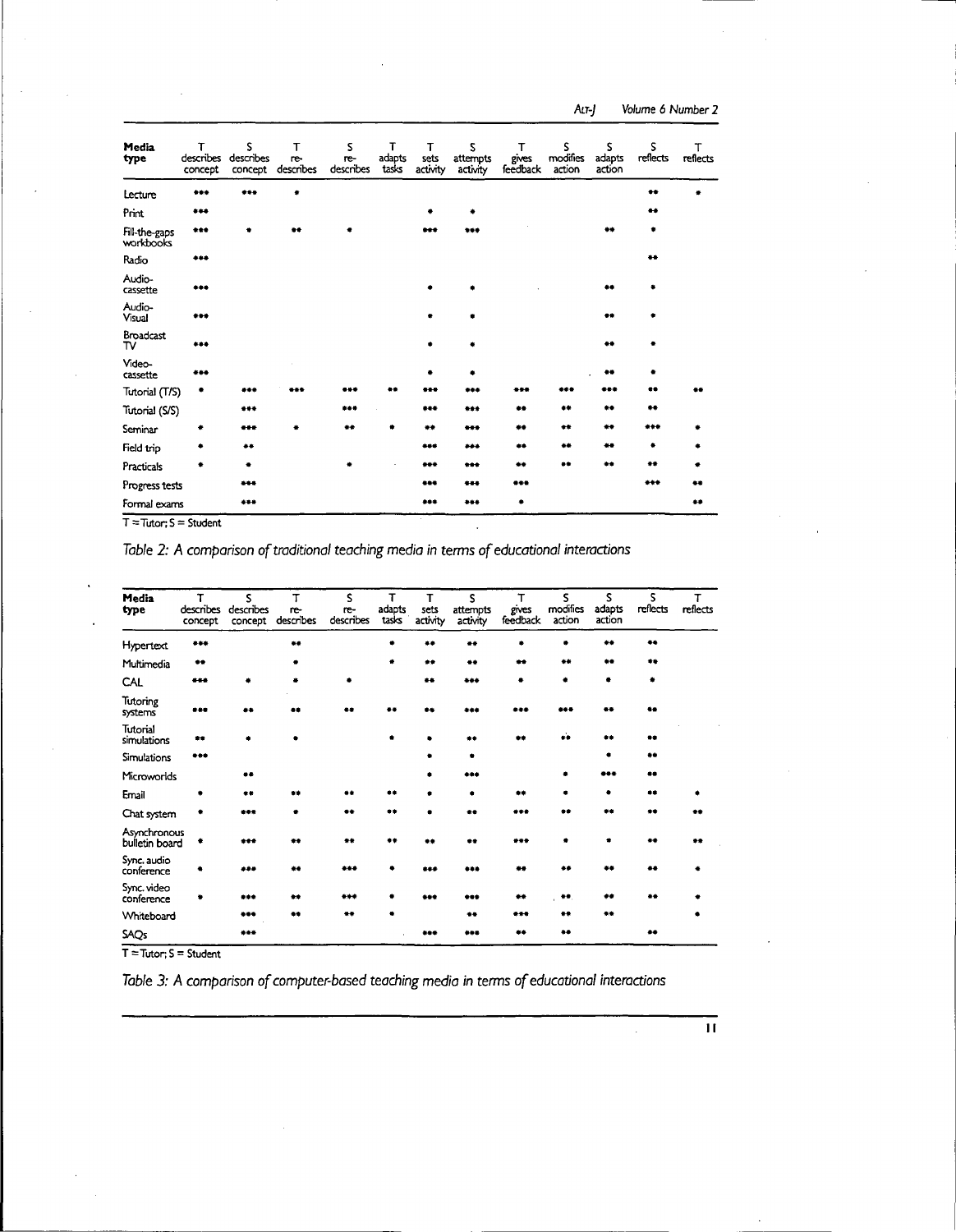Grainne Conole and Martin Oliver A pedagogical framework for embedding C&IT into the curriculum

can happily do without lectures (Harrison, 1994). A balance between uses of computerbased and traditional media can also help shift the emphasis of contact time with tutor and staff. Resources such as CAL or hypertext could be used in place of lectures, where the emphasis is on exposition of information, freeing staff time for discussion-based meetings of small groups (cf. Lewis and Merton, 1996). Use of appropriate technologies, for example videoconferencing or synchronous conferencing systems, would allow these benefits to be extended to distance learners (Harrison, 1994).

That the results shown in Tables 2 and 3 have highlighted both the issue and a potential solution suggests that requiring practitioners to work through these as part of the process of embedding C&IT is a useful and practical exercise.

#### **Delivery constraints**

The final characteristic of learning scenarios is the set of delivery constraints with which they are associated. These include restrictions on time and location for the delivery and accessing of information, and may involve specific hardware, software, personnel or environmental requirements. These will often dictate the spaces and facilities required to support the learning scenario. These constraints are presented for traditional and computer-based media in Tables 4 and 5. As with the other tables in this report, this information is intended to be illustrative rather than prescriptive.

The codes used in the student location column indicate different types of venue. Five abbreviations are used:

Open Access Machines (OAM), for individual access, housed in computer rooms.

Library Centre (LC), providing open access machines and areas for individual study.

Group Work Computers (GWC), housed in a room designated for use by classes or large groups of students, and supporting face-to-face discussion as well as on-line communication.

Lecture Room (LR).

Seminar Room (SR).

These five types of provision should cover the majority of modes of delivery used by universities.

## **Linking learning scenarios to form integrated courses**

Having defined and explored the qualities of learning scenarios, what remains is to link the individual activities to form an integrated course. This involves sequencing and linking the scenarios, and integrating these with the role of the teacher (Harrison, 1994). Additionally, a coherent front-end needs to be provided for students, and integrated support for course administration needs to be supported. These will ensure the smooth dissemination of information and course-related announcements between the faculty and students.

A number of media types can be used to support these requirements, including paperbased post, Web-based timetables, email distribution lists, and so on. Whichever media type is chosen, it should be able to support as many of the required functions as possible. Requiring students to access a variety of media in order to find the information they require will present a far less cohesive appearance to the course.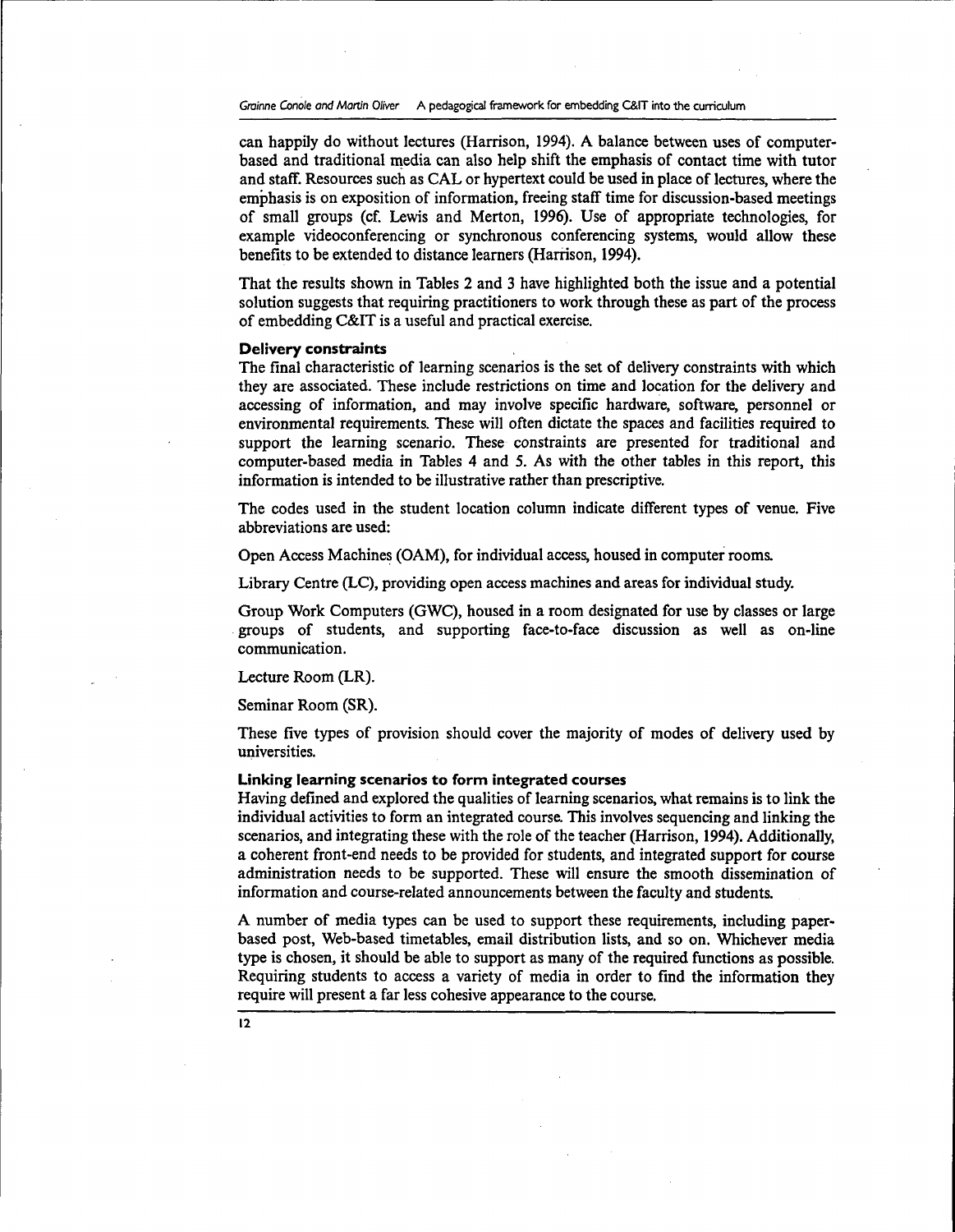| Media type                 | Time<br>dependent |                | Location<br>dependent |                | Usually<br>involves a<br>co-present<br>group | <b>Usually</b><br>involvés<br>group<br>work | <b>Requirements</b>                                                   | Location<br>of student |
|----------------------------|-------------------|----------------|-----------------------|----------------|----------------------------------------------|---------------------------------------------|-----------------------------------------------------------------------|------------------------|
|                            | <b>Tutor</b>      | <b>Student</b> | Tutor                 | <b>Student</b> |                                              |                                             |                                                                       |                        |
| Lecture                    |                   |                |                       |                |                                              | $\boldsymbol{x}$ .                          | Presentation equipment<br>(e.g. OHP, whiteboard,<br>PowerPoint, etc.) | LR.                    |
| Print                      | x                 | x              |                       | x              |                                              | x                                           | Book/handout                                                          | LC                     |
| Fill-the-gaps<br>workbooks |                   | x              | x                     | x              |                                              | x                                           | Workbook                                                              | LC                     |
| Radio                      |                   |                |                       |                |                                              |                                             | Broadcast & reception equipment                                       | LC                     |
| Audio-Cassette             | x                 |                |                       |                |                                              |                                             | Cassette player                                                       | ιc                     |
| Audio-Visual               |                   | x              |                       |                |                                              | x                                           | Cassette player & workbook                                            | LC                     |
| Broadcast TV               | x                 |                |                       |                |                                              |                                             | Broadcast & reception equipment                                       | LC                     |
| <b>Video Cassette</b>      | x                 |                |                       |                |                                              |                                             | Recording & viewing equipment                                         | LC                     |
| Tutorial (T/S)             |                   |                |                       |                |                                              |                                             | Room, tutorial staff                                                  | SR.                    |
| Tutorial (S/S)             | x                 |                |                       |                |                                              |                                             | Room                                                                  | SR                     |
| Seminar                    |                   |                |                       |                |                                              |                                             | Room                                                                  | <b>SR</b>              |
| Field trip                 |                   |                |                       |                |                                              | Sometimes                                   | Location, accommodation                                               | External               |
| Practicals                 |                   |                |                       |                |                                              | Sometimes                                   | Lab, manual, technician staff                                         | Lab                    |
| Progress tests             |                   |                |                       |                |                                              |                                             | Room, test                                                            | SR or LR               |
| Formal exams               |                   |                |                       |                |                                              |                                             | Room, exam                                                            | <b>Hall</b>            |

Table 4: Delivery constraints comparison chart traditional media

This unification of administrative support also provides opportunities to build a sense of a learning community amongst the students, enhancing the atmosphere of the course. Other possible benefits of computer-based support automated profiling, which will help address the potential problems of staff losing touch with students as a result of reduced staff/student contact time.

#### **A methodology for enhancing course delivery**

In the previous section, a way of analysing courses in terms of the learning scenarios they consist of was presented. This analysis can be used as the basis for a methodology which allows courses to be enhanced through the embedding of C&IT resources in a pedagogically sound way.

This methodology involves a step-by-step analysis of requirements, starting from existing courses, leading to the identification of computer-based resources capable of enhancing learning, a specification of the type of venues capable of supporting this kind of learning, and a procedure for linking these scenarios together to form a new, cohesive and unified course. Central to this process is the tutor's knowledge and understanding of the course (Harrison, 1994). For this reason, the methodology is intended to be used by practitioners, allowing them to identify and compare alternatives to the learning scenarios currently in use.

This methodology involves the following stages:

- A review of current course structure, identifying the existing learning situations.
- An examination of the current course structure to establish areas of learning which could be enhanced.

13

ALT-} Volume 6 Number 2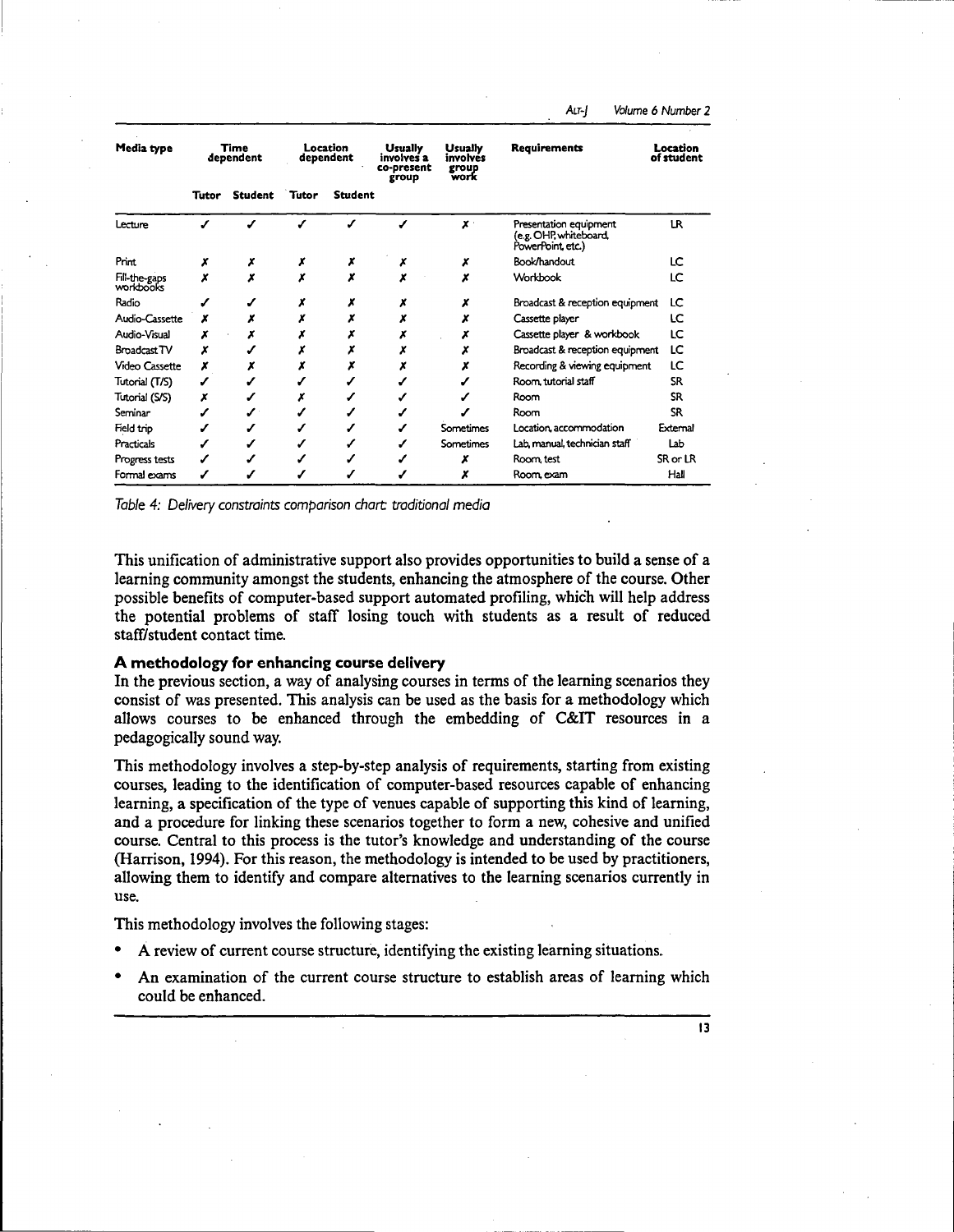| Grainne Conole and Martin Oliver | A pedagogical framework for embedding C&IT into the curriculum |  |
|----------------------------------|----------------------------------------------------------------|--|
|----------------------------------|----------------------------------------------------------------|--|

| Media type                     | Time<br>dependent |                | Location<br>dependent |                | <b>Usually</b><br>involves a<br>co-present<br>group | Usually<br>involvés<br>group<br>work | Requirements           | Location<br>of student |  |
|--------------------------------|-------------------|----------------|-----------------------|----------------|-----------------------------------------------------|--------------------------------------|------------------------|------------------------|--|
|                                | <b>Tutor</b>      | <b>Student</b> | Tutor                 | <b>Student</b> |                                                     |                                      |                        |                        |  |
| Lecture                        |                   |                |                       |                |                                                     | x                                    | Presentation equipment | LR                     |  |
| Hypertext                      |                   |                |                       |                |                                                     |                                      | Web, PC                | LC, OAM                |  |
| Multimedia                     |                   |                |                       |                | Sometimes                                           | Sometimes                            | <b>MMPC</b>            | LC. OAM or GWC         |  |
| CAL                            |                   |                |                       |                | Sometimes                                           | Sometimes                            | PC                     | LC, OAM or GWC         |  |
| Tutoring systems               |                   |                |                       |                |                                                     |                                      | PC                     | LC, OAM                |  |
| Tutorial simulations $\bm{X}$  |                   |                |                       |                |                                                     |                                      | <b>MMPC</b>            | <b>OAM</b>             |  |
| Simulations                    |                   |                |                       |                | Sometimes                                           | Sometimes                            | PC                     | OAM or GWC             |  |
| Microworlds                    | х                 | x              |                       |                | Sometimes                                           | Sometimes                            | PC equipment           | OAM or GWC             |  |
| Email                          | x                 |                |                       |                |                                                     |                                      | PC, Email              | LC.OAM                 |  |
| Chat system                    |                   |                |                       |                |                                                     |                                      | Web                    | LC, OAM                |  |
| Asynchronous<br>bulletin board | x                 | X              | x                     | x              | x                                                   |                                      | Web                    | LC, OAM                |  |
| Sync. audio<br>conference      |                   |                | x                     | x              |                                                     |                                      | Web                    | Audio conf. suite      |  |
| Sync. video<br>conference      |                   |                |                       |                | Sometimes                                           |                                      | Web & Video            | Video conf. suite      |  |
| Whiteboard                     |                   |                |                       |                |                                                     |                                      | Web & software         | <b>OAM</b>             |  |
| SAQs                           | x                 |                | x                     | x              |                                                     |                                      | Web or PC              | LC, OAM or GWC         |  |

Table 5: Delivery constraints comparison chart computer-based media

- Working through the media comparison tables to establish possible replacements or additions to the learning situations in the course. Course tutors should fill out these tables as part of the transformation process, providing a better understanding of the media involved, and ensuring that the weightings in the table accurately reflect their style of teaching.
- A comparison between the original and enhanced learning situations to establish which should be adopted, to cover:
	- Development/preparatory work requirements, aiming to minimize these.
	- The educational interactions each supports, aiming to maximize these.
	- -The delivery constraints, specifying the time and location requirements of each option, aiming to make these as flexible as possible.
- Linking the learning scenarios to provide an integrated course.

This five-stage process provides a supportive method of transforming and enhancing courses. Rather than being prescriptive, it seeks to highlight issues for the tutor to consider, and provide tools which can be used to address them. An example of the application of this methodology to a course can be found in Conole and Oliver (1997).

## **Conclusions**

This paper has outlined a methodology for embedding C&IT into courses in a pedagogically sound way. The methodology extends approaches currently put forward for embedding C&IT by providing a framework of issues which will influence the choice of resource and the way in which it is used. This is based on an analysis of courses in terms of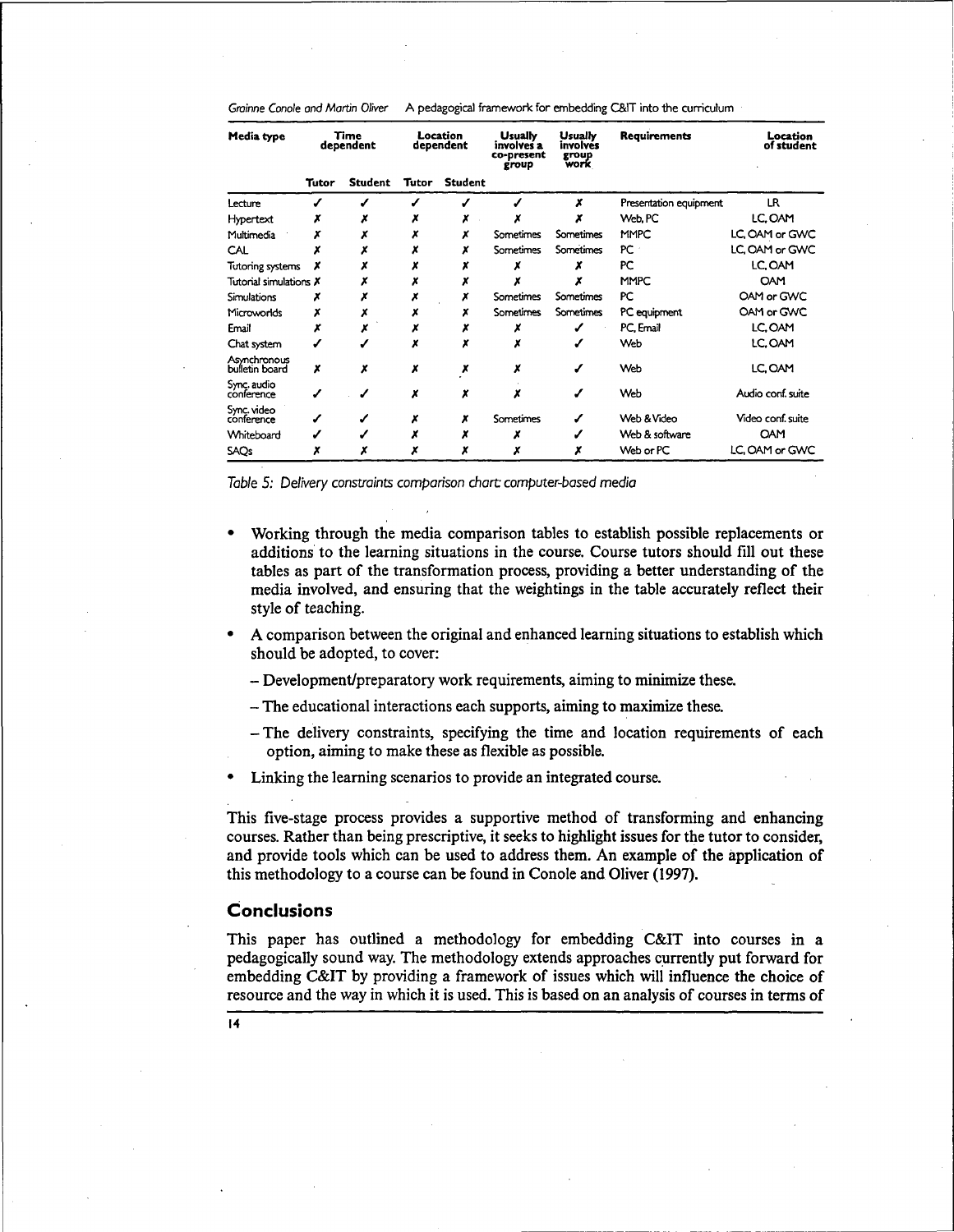ALT-} Volume 6 Number 2

the learning scenarios they consist of. An example of how this process can be applied is presented to illustrate this process.

Whilst this report has focused on integrating C&IT at a course level, there are a range of potential barriers to this process which can arise within institutions. Embedding C&IT requires institutional and departmental commitment to make innovation the norm, rather than an exception (Maier *et al,* 1997). To achieve this, it is likely that University-wide staff development will be needed. It is vital that staff be aware of and trained with new technologies if they are used effectively. Training in the use of the methodology outlined in this report could be complemented by a broad programme of training with a variety of C&IT resources.

Whilst this pedagogical framework is intended primarily as a focus for discussion, both in terms of staff involved in course transformation and research into this area, its timeliness in the light of the Dearing report and initiatives such as phase three of the TLT project simply enhances its importance as a way of guiding the use of C&IT.

# **Acknowledgements**

We would like to thank the following people at the University of North London for their helpful comments on this paper: Ray Jones, Jan McEneany and David Riley. The funding of BP Chemicals Ltd. of the Evaluation of Learning Technologies project is also acknowledged.

# **References**

Conole, G. and Oliver, M. (1997), *A Pedagogic Framework for Embedding C&IT into the Curriculum,* BP ELT Report no. 2, University of North London.

Ford, P., Goodyear, P., Heseltine, R., Lewis, R., Darby, J., Graves, J., Satorius, P., Harwood, D. and King, T. (1996), *Managing Change in Higher Education: A Learning Environment Architecture,* Buckingham: Open University Press.

Harrison, C. (1994), 'The role of learning technology in planning change in curriculum delivery and design', *ALT-J,* 2 (1), 30-7.

Laurillard, D. (1993), *Rethinking University Teaching,* London: Routledge.

Dearing, R. *et al* (1997), *Higher Education in the Learning Society,* Report of the National Committee of Inquiry into Higher Education. London: NCIHE Publications (HMSO), July.

Laurillard, D., Swift, B. and Darby, J. (1993), 'Academics' use of courseware materials: a survey', *ALT-J* 1 (1), 4-14.

HEFCE (1997a), *Information Technology Assisted Teaching and Learning in Higher Education* (ITATL report), Bristol: HEFCE Research series.

HEFCE (1997b), *Teaching and Learning Technology Programme Phase 3: Invitation to Bid,* Circular 14/97, Bristol: TLTP.

Clark, P. (1997), 'Response to the Report: recommendations of the National Committee' in

15